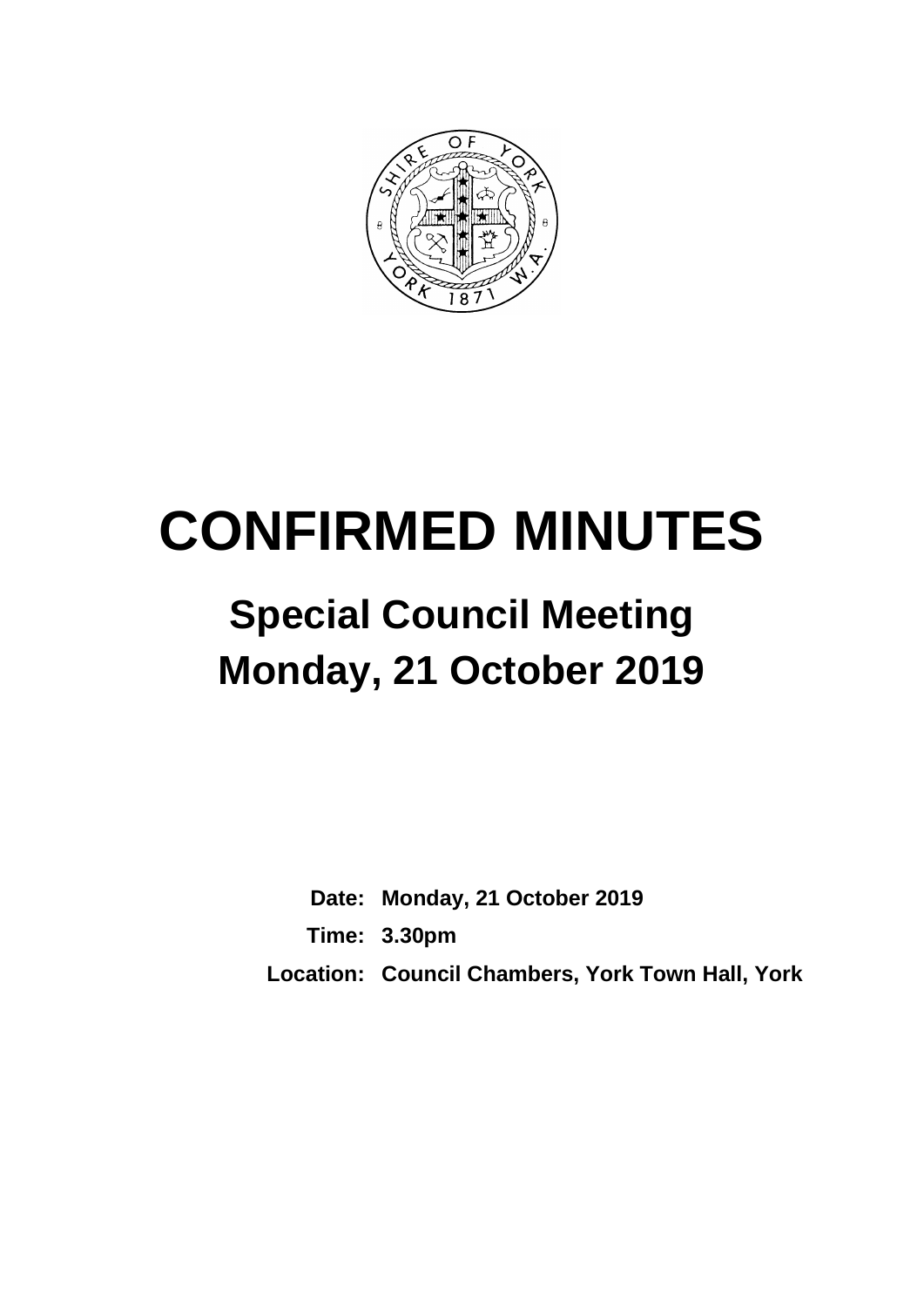# **Order Of Business**

| $\mathbf 1$  |     |                                                               |  |
|--------------|-----|---------------------------------------------------------------|--|
|              | 1.1 |                                                               |  |
|              | 1.2 |                                                               |  |
|              | 1.3 |                                                               |  |
|              | 1.4 |                                                               |  |
|              | 1.5 |                                                               |  |
|              | 1.6 |                                                               |  |
|              | 1.7 |                                                               |  |
| $\mathbf{2}$ |     |                                                               |  |
|              | 2.1 |                                                               |  |
|              | 2.2 |                                                               |  |
|              | 2.3 |                                                               |  |
|              | 2.4 |                                                               |  |
|              | 2.5 | Number of People in the Gallery at Commencement of Meeting  4 |  |
| 3            |     |                                                               |  |
| 4.           |     |                                                               |  |
| 5            |     |                                                               |  |
|              | 5.1 |                                                               |  |
|              | 5.2 |                                                               |  |
| 6            |     |                                                               |  |
| 7            |     |                                                               |  |
|              | 7.1 |                                                               |  |
|              | 7.2 |                                                               |  |
|              | 7.3 |                                                               |  |
|              | 7.4 |                                                               |  |
| 8            |     |                                                               |  |
| 9            |     |                                                               |  |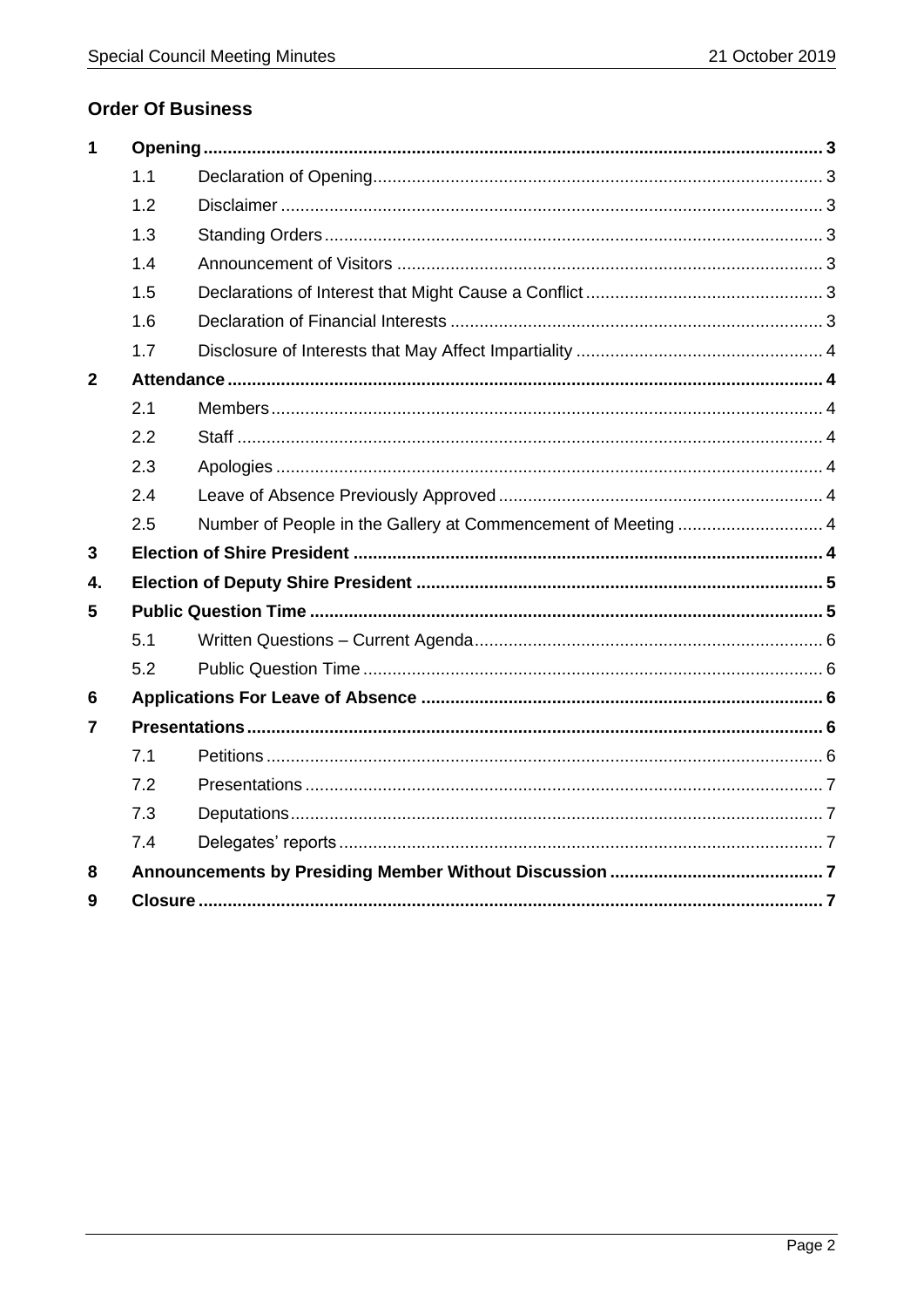#### **MINUTES OF SHIRE OF YORK SPECIAL COUNCIL MEETING HELD AT THE COUNCIL CHAMBERS, YORK TOWN HALL, YORK ON MONDAY, 21 OCTOBER 2019 AT 3.30PM**

The York Shire Council acknowledges the traditional owners of the land on which this meeting will be held.

The Acting Chief Executive Officer introduced Mr Gordon Marwick JP who is undertaking the Declaration by elected members of council. The newly elected members will take the Declaration in alphabetic order.

The Acting Chief Executive Officer invited Mr Gordon Marwick JP to perform the Swearing In Ceremony.

Declaration of newly Elected Members

Cr Ashley Garratt was sworn in

Cr Pam Heaton was sworn in

Cr Stephen Muhleisen was sworn in

Cr Denese Smythe was sworn in

Mr Gordon Marwick JP congratulated all the newly elected members.

The Acting Chief Executive Officer congratulated the newly elected members and emphasized that the positions where for a four (4) year term.

The Acting Chief Executive Officer thanked Mr Gordon Marwick JP for carrying out the Swearing In of the newly Elected Members.

# <span id="page-2-0"></span>**1 OPENING**

<span id="page-2-1"></span>1.1 Declaration of Opening

*The Acting Chief Executive Officer, declared the meeting open at 3.41pm.*

<span id="page-2-2"></span>1.2 Disclaimer

*Nil*

<span id="page-2-3"></span>1.3 Standing Orders

*Nil*

<span id="page-2-4"></span>1.4 Announcement of Visitors

*Mr Gordon Marwick JP, Freeman of the Shire of York*

<span id="page-2-5"></span>1.5 Declarations of Interest that Might Cause a Conflict

*Nil*

<span id="page-2-6"></span>1.6 Declaration of Financial Interests

*Nil*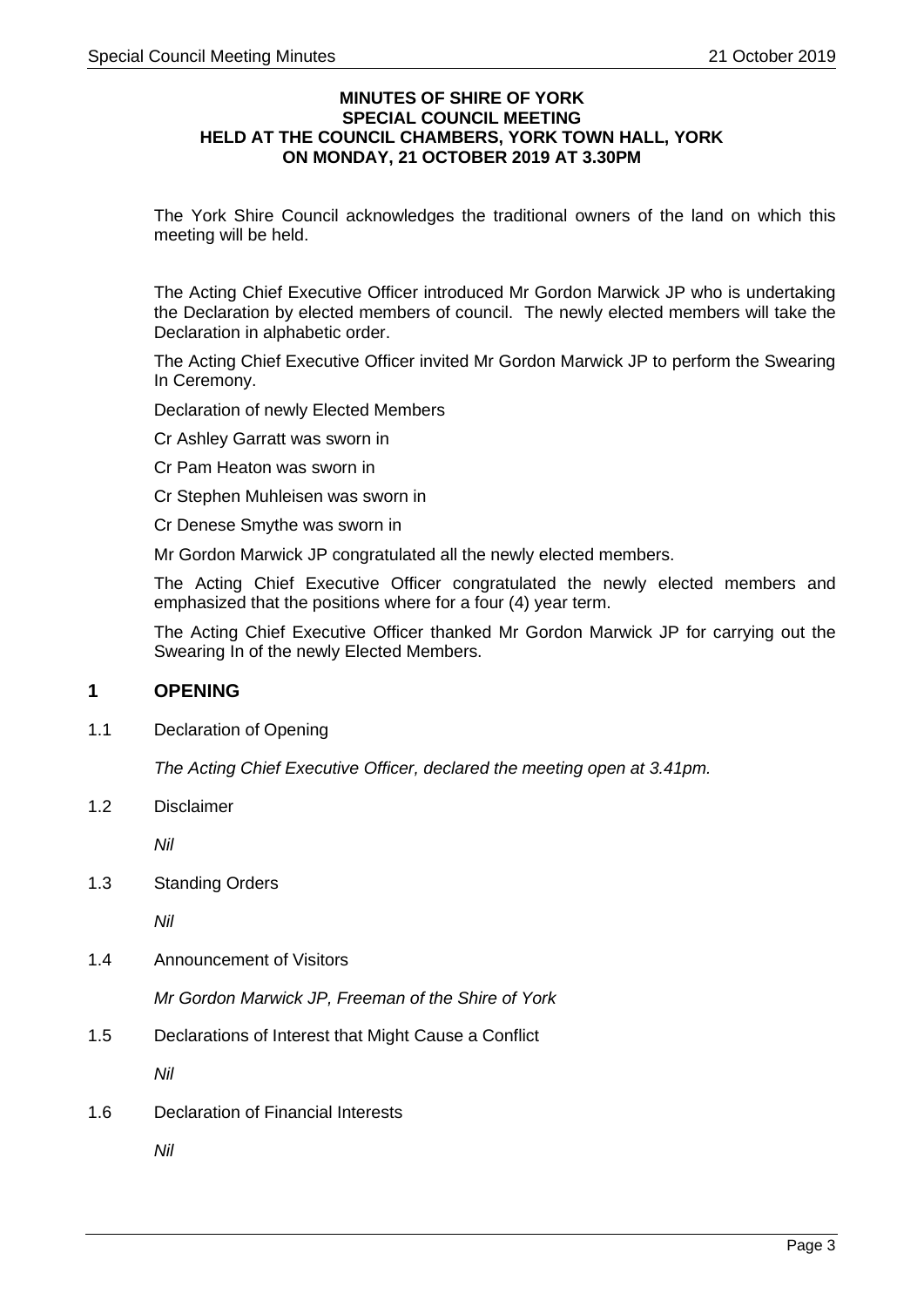#### <span id="page-3-0"></span>1.7 Disclosure of Interests that May Affect Impartiality

*Nil*

#### <span id="page-3-1"></span>**2 ATTENDANCE**

<span id="page-3-2"></span>2.1 Members

*Cr David Wallace; Cr Kevin Trent; Cr Pam Heaton; Cr Denese Smythe; Cr Denis Warnick; Cr Ashley Garratt; Cr Stephen Muhleisen*

<span id="page-3-3"></span>2.2 Staff

*Allen Cooper, Acting Chief Executive Officer; Suzie Haslehurst, Executive Manager, Corporate & Community Services; Helen D'Arcy-Walker, Council & Executive Support Officer*

<span id="page-3-4"></span>2.3 Apologies

*Nil*

<span id="page-3-5"></span>2.4 Leave of Absence Previously Approved

*Nil*

<span id="page-3-6"></span>2.5 Number of People in the Gallery at Commencement of Meeting

There were four people in the Gallery at the commencement of the meeting.

# <span id="page-3-7"></span>**3 ELECTION OF SHIRE PRESIDENT**

*The Acting Chief Executive Officer called for nominations for the position of Shire President.*

*A written nomination was received from Cr Denese Smythe nominating hereself.*

*A written nomination was received from Cr Kevin Trent nominating Cr David Wallace.*

*Cr David Wallace accepted the nomination.*

*The Acting Chief Executive Officer called for any other nominations. No further nominations were received.*

*The Executive Manager Corporate & Community Services left the meeting at 3.44pm.*

*The Executive Manager Corporate & Community Services returned to the meeting at 3.47pm.*

*The Acting Chief Executive Officer placed the nominated names in the election balls for the ballot position to be drawn.*

*Ballot Position – Cr David Wallace first, Cr Denese Smythe second.*

*The Executive Manager Corporate & Community Services left the meeting at 3.48pm to print the ballot papers.*

*The Executive Manager Corporate & Community Services returned to the meeting at 3.52pm with the printed ballot papers.*

*The Executive Manager Corporate & Community Services showed those present that the Ballot Box was empty.*

*Councillors voted.*

*Ballot papers were placed in the Ballot Box by each individual Councillor.*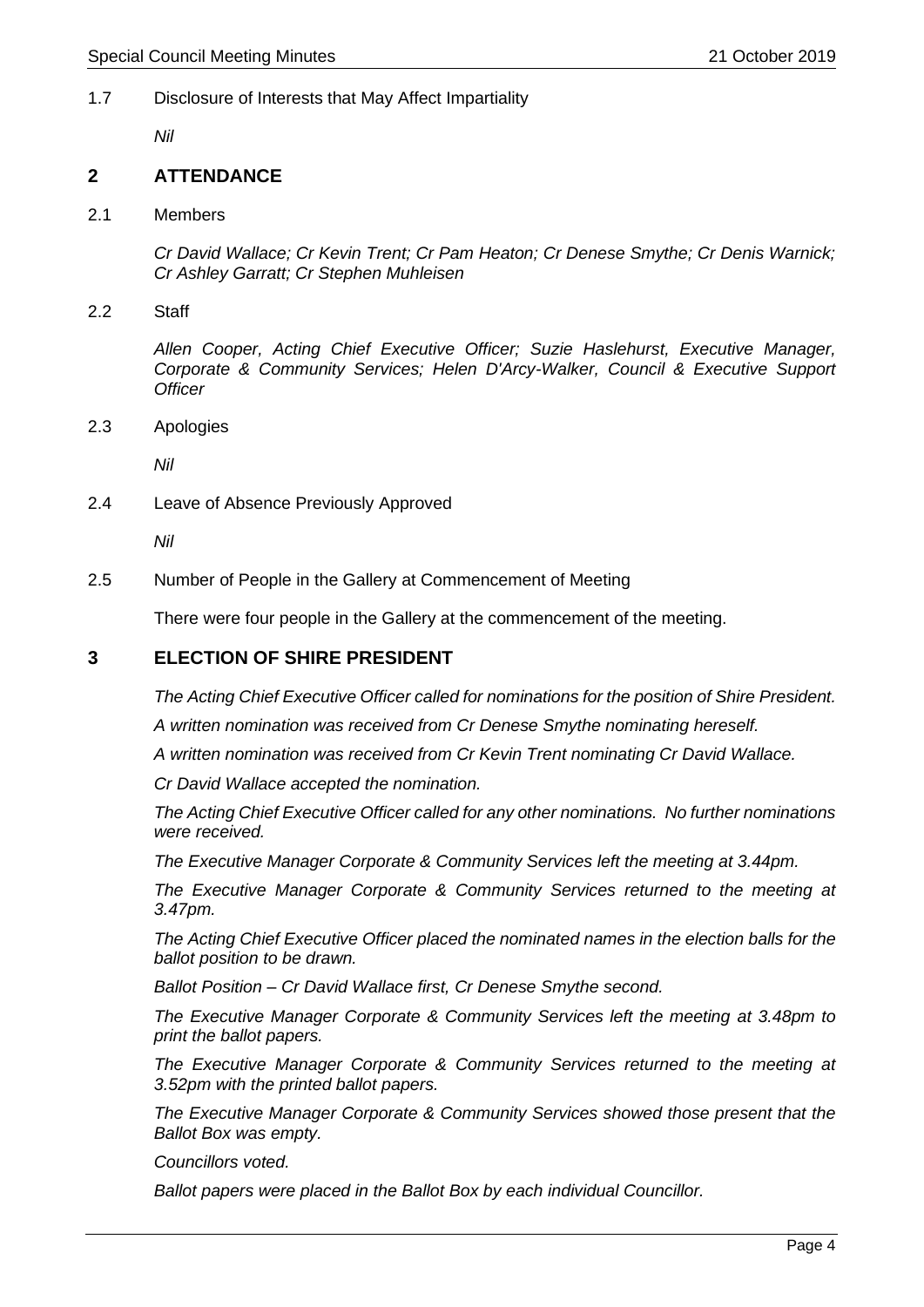*Mr Gordon Marwick JP and the Acting Chief Executive Officer counted the votes.*

*Seven papers were counted with no informal votes.*

*With counting complete Cr David Wallace had 3 votes and Cr Denese Smythe with 4 votes.*

*The Acting Chief Executive Officer announced Cr Denese Smythe as the new Shire President for a period of two years.*

*Mr Gordon Marwick JP performed the Swearing In ceremony of Cr Denese Smythe as Shire President.*

*Shire President, Cr Denese Smythe took the Chair at 3.56pm to preside over the meeting.*

#### <span id="page-4-0"></span>**4. ELECTION OF DEPUTY SHIRE PRESIDENT**

*The Shire President called for nominations for the position of Deputy Shire President.*

*Written nominations where received from Cr Kevin Trent and Cr Denis Warnick nominating themselves.*

*The Shire President asked for any further nominations for the position. No further nominations were received.*

*The Acting Chief Executive Officer placed the nomination names in the election balls for the ballot position to be drawn.*

*Ballot Position – Cr Denis Warnick first, Cr Kevin Trent second.*

*The Executive Manager Corporate & Community Services left the meeting at 3.59pm to print the ballot papers.*

*The Executive Manager Corporate & Community Services returned to the meeting at 4.00pm with the printed ballot papers.*

*The Executive Manager Corporate & Community Services showed those present that the Ballot Box was empty.*

*Councillors then voted.*

*Ballot papers were placed in the Ballot Box by each individual Councillor.*

*Mr Gordon Marwick JP and the Acting Chief Executive Officer counted the votes.*

*Seven papers were counted with no informal votes.*

*With counting complete Cr Denis Warnick had 4 votes and Cr Kevin Trent had 3 votes.*

*The Acting Chief Executive Officer announced Cr Denis Warnick as the new Deputy Shire President for a period of two years.*

*Mr Gordon Marwick JP performed the Swearing In ceremony of Cr Denis Warnick as Deputy Shire President.*

# <span id="page-4-1"></span>**5 PUBLIC QUESTION TIME**

Public Question Time is conducted in accordance with the Act and Regulations. In addition to this the Shire's Council Meetings Local Law 2016 states –

#### **6.7 Other procedures for question time for the public**

- (1) A member of the public who wishes to ask a question during question time must identify themselves and register with a Council Officer immediately prior to the meeting.
- (2) A question may be taken on notice by the Council for later response.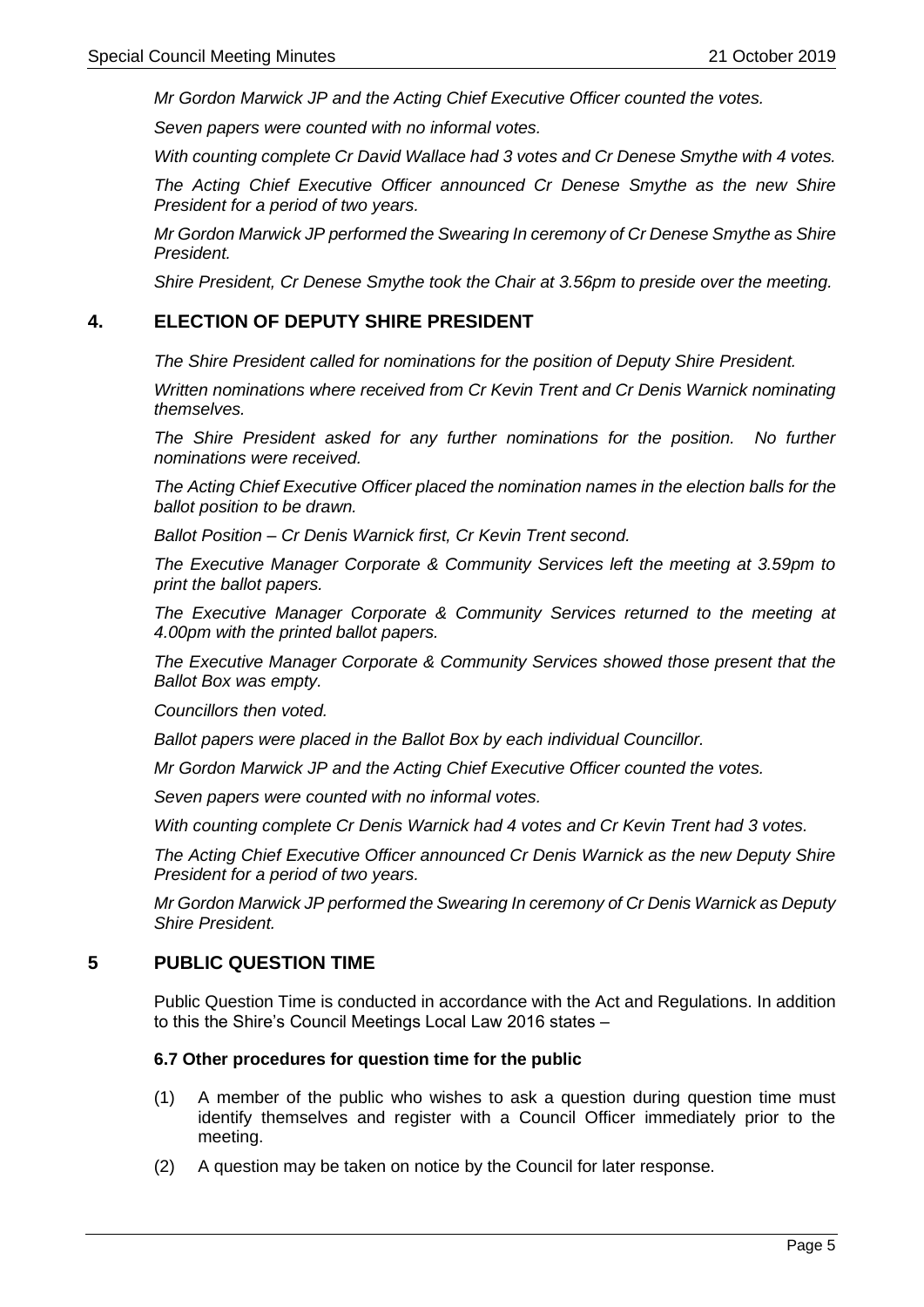- (3) When a question is taken on notice the CEO is to ensure that—
	- (a) a response is given to the member of the public in writing; and
	- (b) a summary of the response is included in the agenda of the next meeting of the Council.
- (4) Where a question relating to a matter in which a relevant person has an interest is directed to the relevant person, the relevant person is to—
	- (a) declare that he or she has an interest in the matter; and
	- (b) allow another person to respond to the question.
- (5) Each member of the public with a question is entitled to ask up to 2 questions before other members of the public will be invited to ask their questions.
- (6) Where a member of the public provides written questions then the Presiding Member may elect for the questions to be responded to as normal business correspondence.
- (7) The Presiding Member may decide that a public question shall not be responded to where—
	- (a) the same or similar question was asked at a previous meeting, a response was provided and the member of the public is directed to the minutes of the meeting at which the response was provided;
	- (b) the member of the public uses public question time to make a statement, provided that the Presiding Member has taken all reasonable steps to assist the member of the public to phrase the statement as a question; or
	- (c) the member of the public asks a question that is offensive or defamatory in nature, provided that the Presiding Member has taken all reasonable steps to assist the member of the public to phrase the question in a manner that is not offensive or defamatory.
- (8) A member of the public shall have 2 minutes to submit a question.
- (9) The Council, by resolution, may agree to extend public question time.
- (10) Where any questions remain unasked at the end of public question time they may be submitted to the CEO who will reply in writing and include the questions and answers in the agenda for the next ordinary Council meeting.
- (11) Where an answer to a question is given at a meeting, a summary of the question and the answer is to be included in the minutes.

Public Question Time Commenced at 4.08pm.

<span id="page-5-0"></span>5.1 Written Questions – Current Agenda

*Nil*

<span id="page-5-1"></span>5.2 Public Question Time

*Nil*

As there were no questions – Public Question Time concluded at: 4.09pm.

# <span id="page-5-2"></span>**6 APPLICATIONS FOR LEAVE OF ABSENCE**

*Nil*

#### <span id="page-5-3"></span>**7 PRESENTATIONS**

<span id="page-5-4"></span>7.1 Petitions

*Nil*